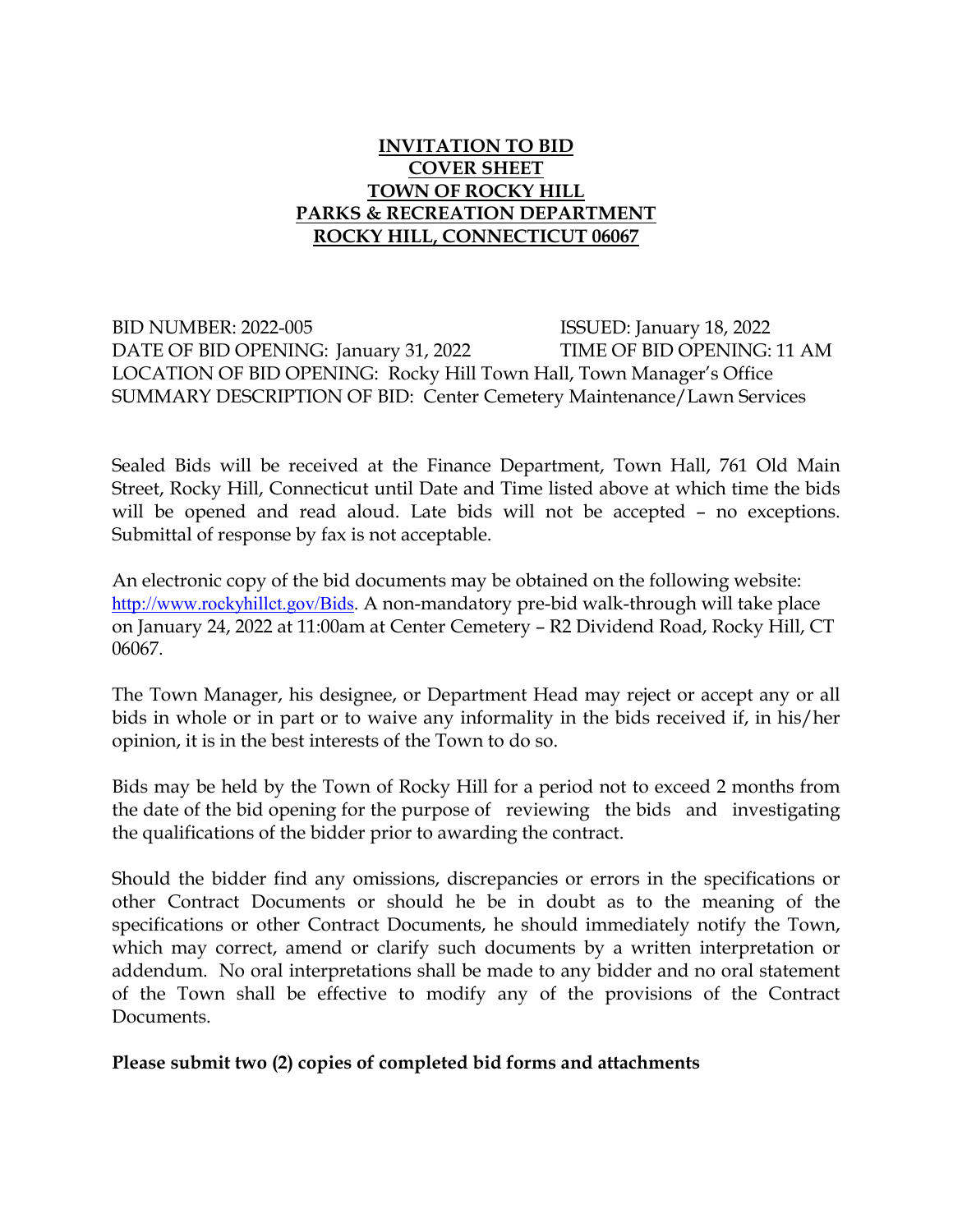### **INVITATION TO BID OUTLINE OF BID DOCUMENTS TOWN OF ROCKY HILL**

BID NUMBER: 2022-005 ISSUED: January 18, 2022 DATE OF BID OPENING: January 31, 2022 TIME OF BID OPENING: 11 AM LOCATION OF BID OPENING: Rocky Hill Town Hall, Town Manager's Office SUMMARY DESCRIPTION OF BID: Center Cemetery Maintenance/Lawn Services

### CONTENTS OF BID DOCUMENT

| Description                                   | Yes    | No |
|-----------------------------------------------|--------|----|
| <b>Invitation to Bid Cover Sheet</b>          | X      |    |
| <b>Outline of Bid Documents</b>               | X      |    |
| Instruction to Bidders & General Conditions   | X      |    |
| Technical Specifications and/or Scope of Work | Χ      |    |
| <b>Bid Proposal Page</b>                      | χ      |    |
| Non-Collusive Statement                       | $\chi$ |    |
| <b>Affirmative Action Statement</b>           |        |    |
| Form W-9                                      |        |    |

# DOCUMENTS OR REQUIREMENTS NEEDED FOR THIS BID

| Description                                            | Yes    | No     |
|--------------------------------------------------------|--------|--------|
| <b>Bid Proposal Page</b>                               | X      |        |
| Non-Collusive Statement                                | X      |        |
| <b>Affirmative Action Statement</b>                    | $\chi$ |        |
| Form W-9                                               | X      |        |
| Certificate of Insurance                               | $\chi$ |        |
| <b>Bid Bond</b>                                        |        | X      |
| 100% Performance Bond - submitted at time of contract  |        | $\chi$ |
| award                                                  |        |        |
| Labor & Materials Bond – submitted at time of contract |        | X      |
| award                                                  |        |        |
| Vendor References                                      | X      |        |
| Samples and/or Descriptive Literature                  |        | X      |
| <b>Prevailing Wage Requirements</b>                    |        |        |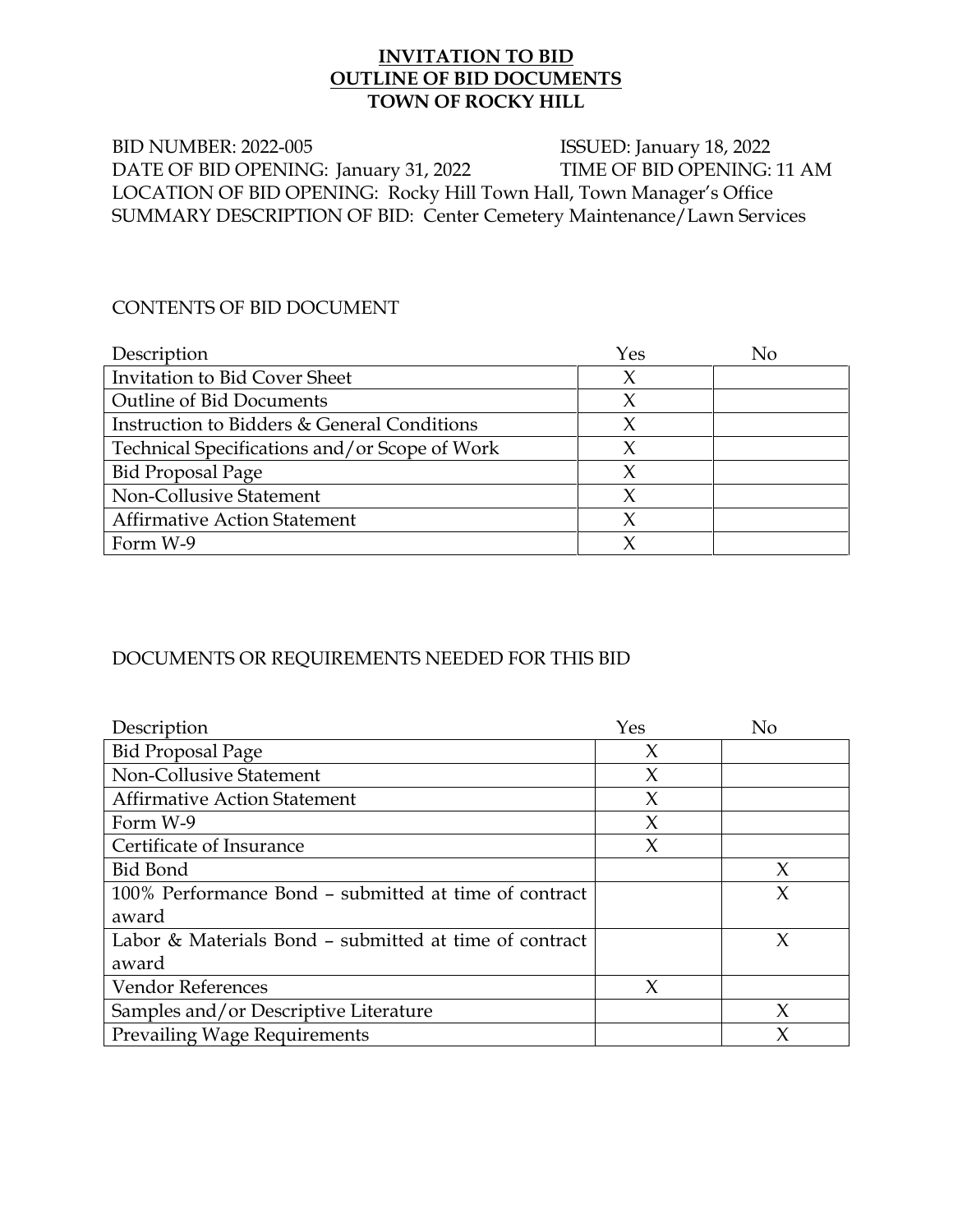### **INSTRUCTIONS TO BIDDERS & GENERAL CONDITIONS**

The following instructions and specifications shall be observed by all Bidders:

# 1. PROPOSAL COMPLIANCE

Bids shall be submitted on the enclosed forms. Incomplete forms may be cause for disqualification of the bid. Authorized Representative/Agent of the vendor must sign bids. **Please submit two (2) copies of completed bid forms and attachments**

The Town of Rocky Hill shall be the sole judge as to whether any bid complies with these specifications, and such a decision shall be final and conclusive. Bidders shall state any exceptions taken to the Bid specifications.

# 2. BID RETURN ENVELOPE

All bids shall be submitted in sealed, opaque envelopes clearly labeled with the name of the bidder, his address and the words "BID DOCUMENTS". Please clearly mark your envelope with the bid title and opening date as to prevent opening of a sealed bid prior to the opening date. Proposals submitted in unmarked envelopes which are opened by the Town in its normal course of business, will not be accepted. If time permits, the proposals will be returned to the bidder informing them that the proposal may be resubmitted in a sealed envelope properly marked as indicated above.

# 3. BID PROPOSAL/PRICE

Each bid must be submitted on the prescribed form and all blank spaces for bid prices must be filled in ink or typewritten in both words and figures. Bid prices shall include all labor, materials and equipment necessary to complete the work in accordance with the contract documents or these specifications and instructions. All prices must be NET, F.O.B. Rocky Hill unless otherwise indicated. Bidders may quote on any or all items.

Negligence on the part of the bidder in preparing his bid confers no right of withdrawal or modification of his bid after such bid has been opened.

The Town of Rocky Hill is exempt from State or Federal taxes.

# 4. WITHDRAWAL OF BIDS

Bids may be withdrawn personally or in writing (letter form or faxed) by the bidder in time for delivery in the normal course of business prior to the time fixed for opening. Once bids are opened the prices shall remain firm for sixty (60) days after the bid opening.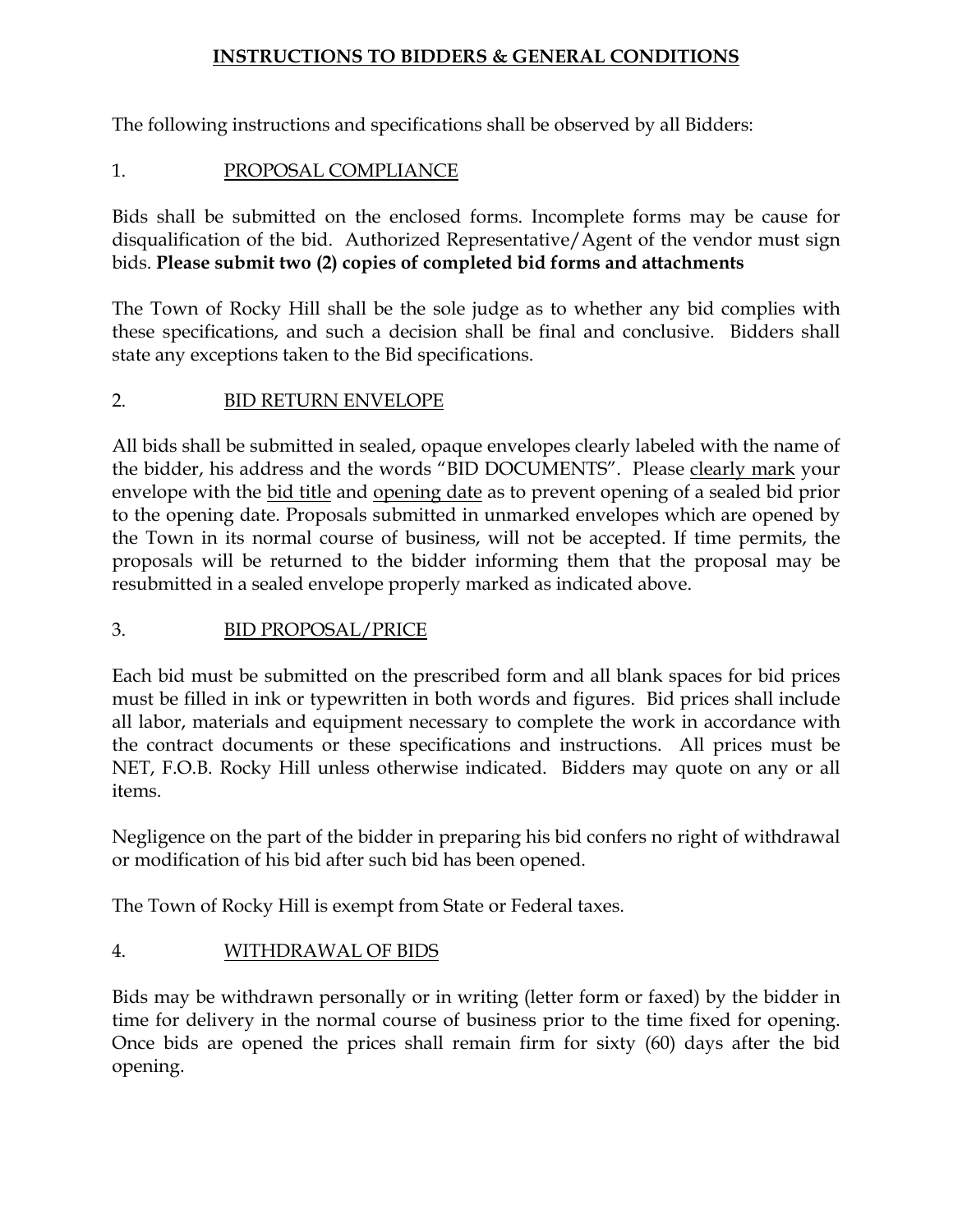### 5. RIGHT OF REJECTION

The Town Manager, his designee, or Department Head may reject or accept any and all bids in whole or in part or to waive any informality in bids received if in his/her opinion, it is in the best interest of the Town to do so.

### 6. METHOD OF AWARD - LOWEST QUALIFIED BIDDER

- The Town reserves the right to split the Bid Award if it is in the Town's best interest.
- The delivery date shall be a factor considered in awarding a Contract and may result in an award to a vendor other than the low bidder.
- In the event that there is a discrepancy between price written in words and in figures, the price written in words shall govern.
- Bids will be awarded to the lowest responsible bidder as determined by the Town

### 7. BID BOND (not applicable)

Each proposal must be accompanied by a certified check of the Bidder or a bid bond with a surety acceptable to the Town in the amount equal to at least FIVE PERCENT (5%) of the bid amount. The successful Bidder, upon his failure or refusal to execute and deliver the Contract, certificates of insurance or bonds required within FIVE (5) days of written notification, unless otherwise agreed upon, shall forfeit to the Town, as liquidated damages for such failure or refusal, the security deposit submitted with his Proposal. Should the low bidder have previously failed to complete its performance satisfactorily on a prior contract with the Town, before award, such bidder shall have five (5) days to post a cash bond in an amount deemed by the Town to adequately cover the difference between the low bid and the next lowest responsible bidder. Such cash bond shall be forfeited in its entirety in the event the contractor fails to execute a contract in accordance with these specifications.

### 8. FAMILIARITY WITH LAWS, SITE CONDITIONS AND DOCUMENTS

Each bidder is required to be familiar with and to comply with the terms and conditions of the specifications and all other contract documents and with all Federal, State and Local Laws, Ordinances or Regulations which in any manner relate to the furnishing of the equipment, material or services in accordance with the Contract.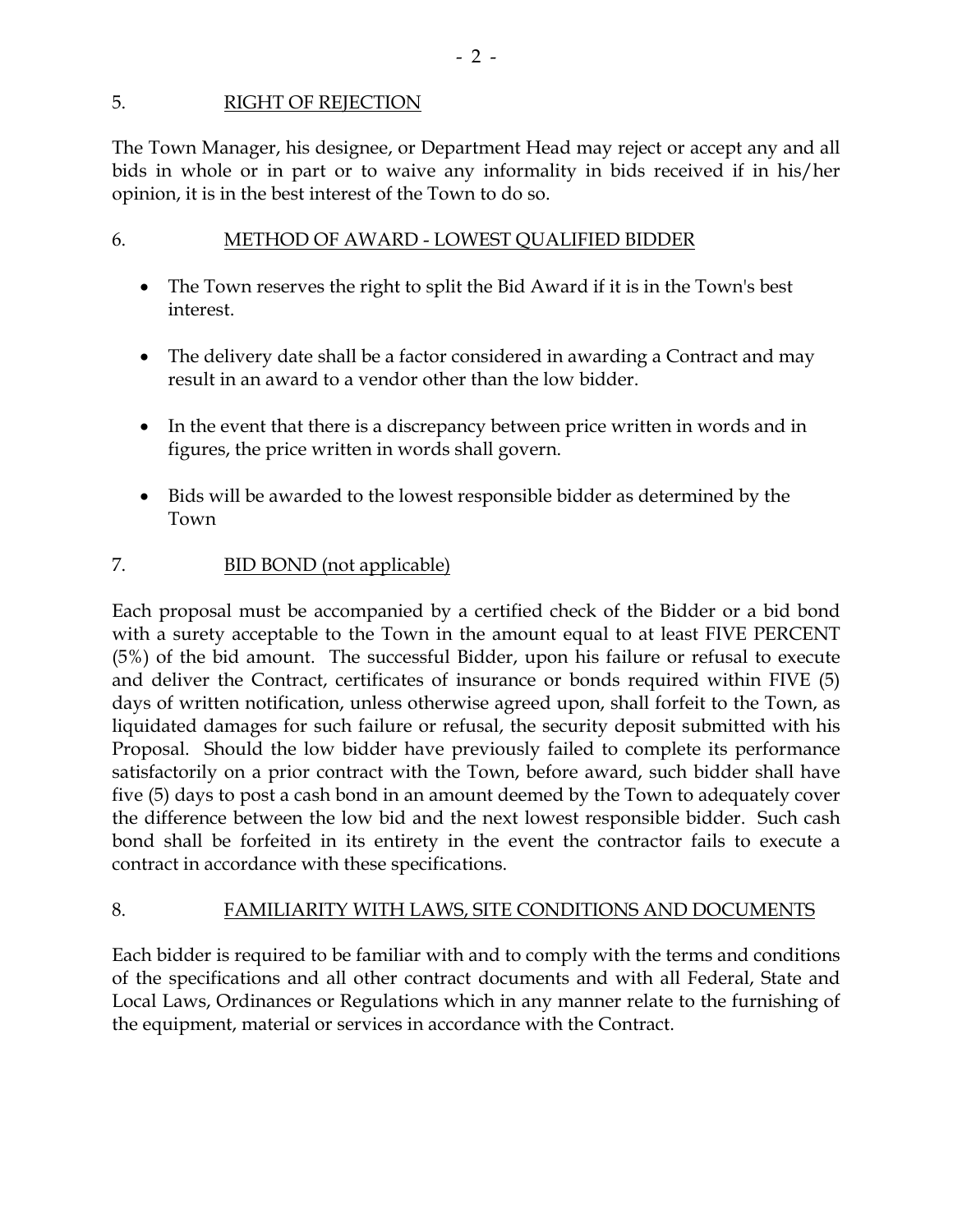Each bidder shall thoroughly familiarize himself with all conditions of the bid documents and specifications before preparing his proposal. The submission of a proposal shall be construed as an assurance that such examination has been made, and the failure of the bidder to familiarize himself with conditions related to the specifications shall in no way relieve any bidder from any obligation in respect to this bid.

# 9. QUALIFICATIONS OF BIDDER

The Town may make such investigations as it deems necessary to determine the ability of the bidder to perform the work, bidder shall furnish to the Town all such information for this purpose as the Town may request. The Town reserves the right to reject any bid if the evidence submitted by, or investigation of vendor fails to satisfy the Town that such bidder is qualified to carry out the obligations of the contract and to the work contemplated therein.

# 10. ERRORS, INTERPRETATIONS AND ADDENDA

Should the bidder find any omissions, discrepancies or errors in the specifications or other Bid Documents or should he be in doubt as to the meaning of the specifications or other Bid Documents, he should immediately notify the Town, which may correct, amend or clarify such documents by a written interpretation or addendum. All information given by the Town except by written addenda shall be informal and shall not be binding upon the Town nor shall if furnish a basis for legal action by any bidder against the Town.

# 11. TRADE NAMES OR SUBCONTRACTING

Should brand name/trade name items appear in these specifications, before bidding on any item considered equal to or better than a named item the bidder shall get written approval of the Finance Director for the substitution. This shall hold true unless the specifications say "or equal". The "Or Equal" clause is intended merely to establish a standard; any material, article, or equipment of other manufacturers and vendors which will perform adequately the duties imposed by the general design will be considered equal provided it is in the opinion of the using agency and Finance Director to be of equal substance and function.

The Contractor shall not subcontract the work under this project without written approval of the Finance Director, unless allowed in the Technical Specifications.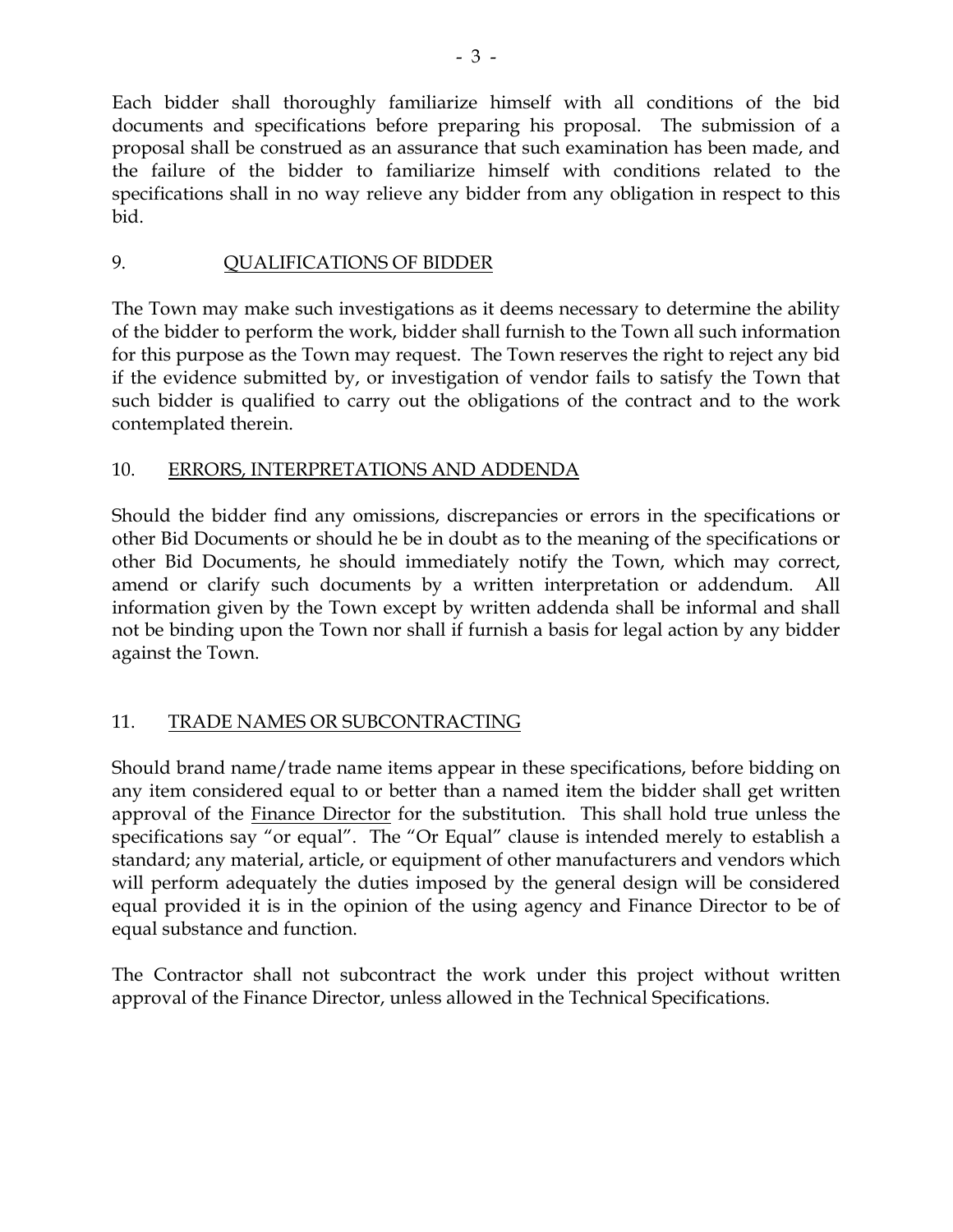# 12. GUARANTEED WARRANTY

All vehicles, equipment and materials including all parts and assemblies, if applicable, shall be guaranteed against defects in material and workmanship for a period of at least one (1) year after acceptance. Guarantee shall commence at the time of official acceptance by the Town Manager or designee. Where it is required for the Vendor to repair, replace or to modify, alter, add or remove hardware, parts, components or related accessories for the purpose of insuring proper appearance, performance or operation, such operations shall be done as required by the Vendor until such time as acceptable performance has been established. Problems that may occur shall be corrected in an appropriate fashion under the guarantee. The Vendor shall be responsible to attend to and remedy such items within a reasonable amount of time. Appropriate logs, schedules and reports shall be maintained by vendor to reflect these items and their redress. Appropriate warranty information and/or catalogues of parts, instruction of use shall be provided with Bid Form. If these items are not appropriate with bid form, they shall be provided when items are delivered.

- 4 -

### 13. MSD SHEETS

Contractors will be responsible to obtain or create a list of the hazardous chemicals and the Material Safety Data Sheets for the materials their contractor or employees are using or delivering in the course of their work. Vendors shall supply such data to receiving department/office at time of delivery.

### 14. INDEMNIFICATION

The contractor shall at all times indemnify and save harmless the Town of Rocky Hill and its officers, agents and employees on account of and from any and all claims, damages, losses, judgments, workers' compensation payments, litigation expenses and legal counsel fees arising out of injuries to persons (including death) or damage to property alleged to have been sustained by (a) officers, agents and employees of the Town of Rocky Hill or (b) the contractor, his subcontractors or material men or (c) any other person, which injuries are alleged to have occurred on or near the work or to have been caused in whole or in part by the acts, omissions or neglect of the contractor or his subcontractor or material man or by reason of his or their use of faulty, defective or unsuitable materials, tools or equipment of defective design in constructing or in performing the work. The existence of insurance shall in no way limit the scope of this indemnification. The contractor further undertakes to reimburse the Town of Rocky Hill for damage to property of the Town of Rocky Hill caused by the contractor, or his employees, agents, subcontractors or material men or by faulty, defective or unsuitable material or equipment used by him or them.

The contractor shall hold and save the Town and its officers, agents, and employees harmless from liability of any nature or kind, including cost and expenses for, or on account of any patented or unpatented invention, process article, or appliance manufactured or used in the performance of the contract, including it use by the Town unless otherwise specifically stipulated in this bid.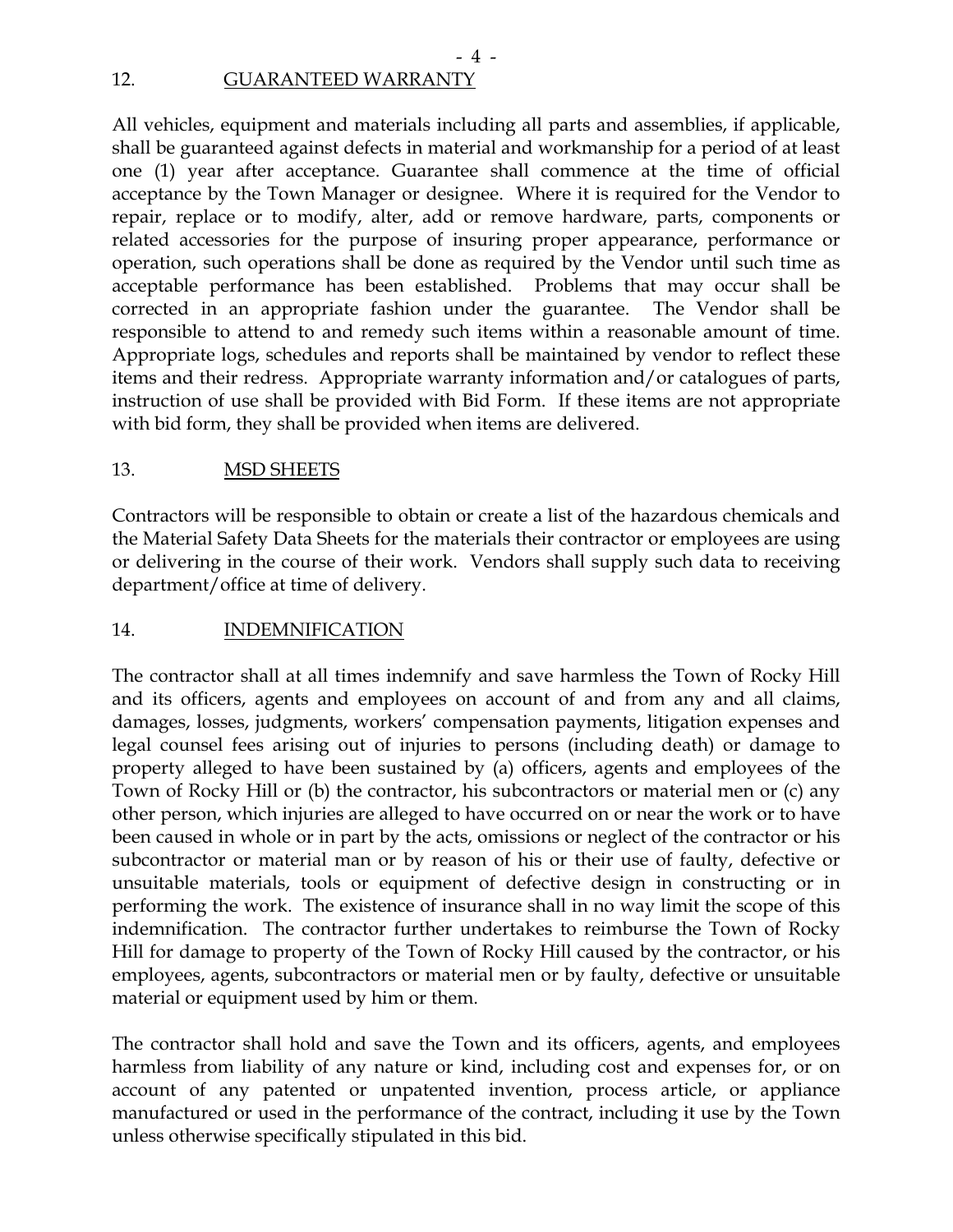# 15. QUANTITIES

The quantities as listed are estimates. The Town is in no way obligated to purchase any set amount at any time, but will purchase as needs dictate. The estimates listed can be considered average purchases per year.

The Town reserves the right to increase or decrease the quantity of each item bid upon at the same bid price stated on the bid form.

#### 16. EVIDENCE OF ORDER (not applicable)

If notified of the acceptance of this proposal within the acceptance period of sixty (60) days, the bidder agrees to submit evidence of having ordered the vehicle, equipment or material within five (5) working days of the "NOTICE TO PROCEED."

### 17. RIGHT OF THE OWNER TO TERMINATE CONTRACT

Failure of a contractor to deliver within the time specified or to deliver within the time extended by the Town, and failure to make replacements of rejected articles when so requested, immediately or as directed by the Town shall constitute contract default.

In the event of default or that any of the provisions of this Contract are violated by the Vendor, or by any of his Subcontractors, the Town may serve written notice upon the Vendor of his intention to terminate the Contract, such notices to contain the reasons for such intention to terminate the Contract, and unless within five (5) days after the serving of such notice upon the Contractor, such violation or delay shall cease and satisfactory arrangement of correction be made, the Contract shall, upon expiration of said five (5) days, cease and terminate. In the event of any such termination, the Town shall immediately serve notice thereof upon the Vendor.

If contract is terminated, the Town of Rocky Hill reserves the right to award bid to next lowest responsible bidder or purchase on the open market. In either event, the defaulting contractor (or his surety) shall be liable to the Town for cost to the Town in excess of the defaulted contract prices.

### 18. DELIVERY

Delivery of items or commencement of project shall be within 30 days of purchase order issuance or specified date scheduled in this document. The Town may establish blanket purchase orders under these specifications and require delivery on a monthly basis.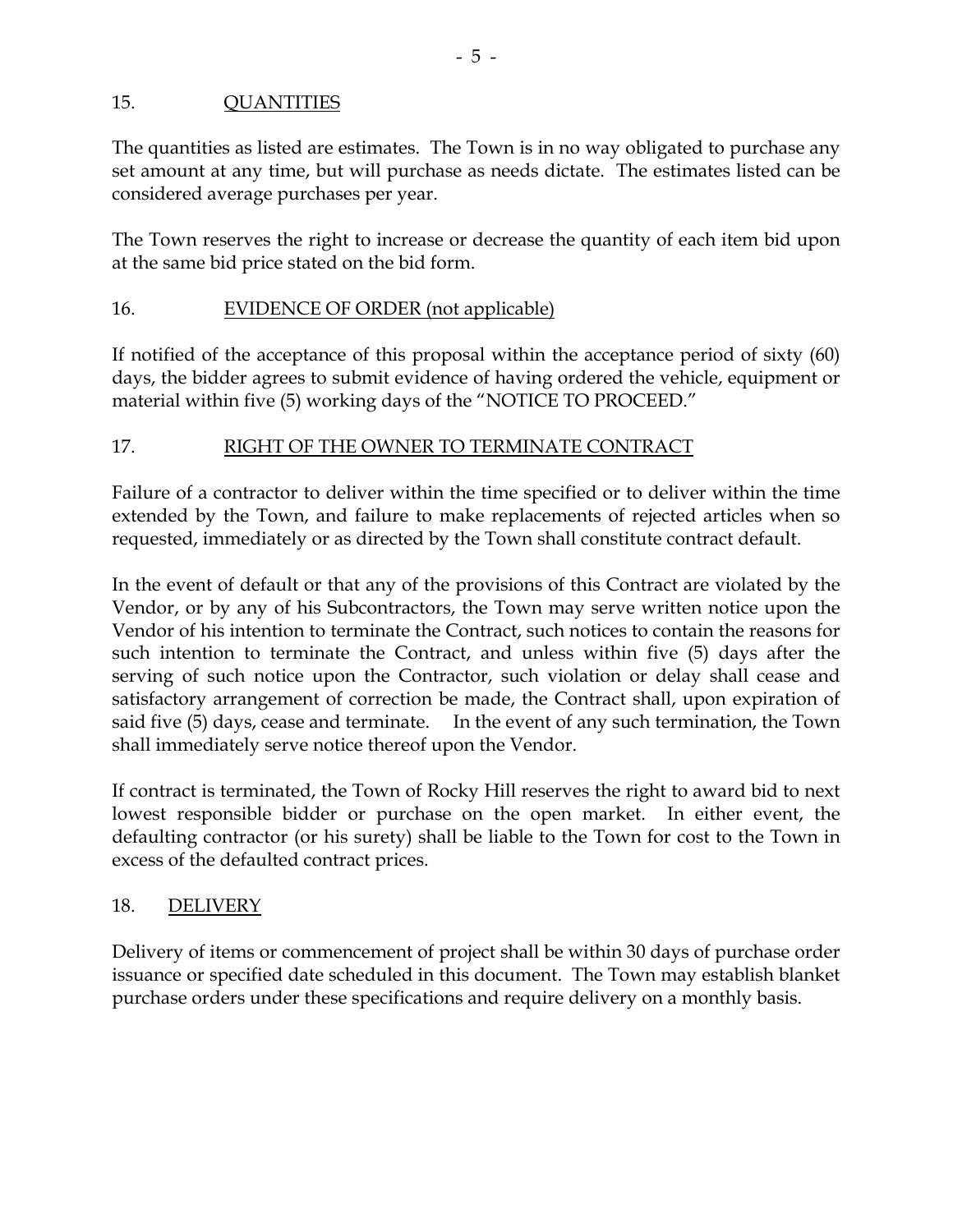### 19. RISK OF LOSS

Bidders agree to bear all risk of loss; injury or destruction of goods and material ordered herein which occurs prior to acceptance. Such loss, injury or destruction shall not release the bidder from any obligation under this bid. Delivery shall be F.O.B.

### 20. PAYMENT

Invoices shall be furnished to the Department Head for verification and approval of the amount due the Vendor Final payment will not be made until final acceptance by the Town of Rocky Hill of all vehicles, equipment, materials, or services. Payment shall be made within 30 days after approval/acceptance, by the Department Head. Late payments will not be accepted until 45 days after approval/acceptance. Terms and conditions other than those noted above must be stated on bid.

### 21. INSURANCE REOUIREMENTS

A Insurance Certificate shall be required to be filed with the Finance Director Certifying Coverage as described in this section.

The contractor shall procure and maintain insurance against claims for injuries or losses to persons or property that are alleged to have arisen in connection with activities of the contractor and any agents, representatives, subcontractors or employees. Insurance companies must be licensed by the State of Connecticut or otherwise acceptable to THE TOWN. The cost of such insurance, including required endorsements or amendments, shall be the sole responsibility of the contractor. Full disclosure of any nonstandard exclusion is required for all coverage's listed below.

A.<sub>\_\_</sub>X<sub>\_</sub> Broad form commercial general liability coverage naming the Town of Rocky Hill as additional insured, written on a "per occurrence" basis and with an aggregate cap no less than 3 times the required limit: \$1,000,000 Combined Single Limit (C.S.L.)

B.<sub>\_\_</sub>X<sub>\_</sub> Automobile Liability coverage, including coverage for owned, hired or borrowed autos: \$1,000,000 C.S.L.

C.\_\_X Workers' Compensation Coverage (per Connecticut law) and Employer's Liability Coverage: coverage A at statutory limits and coverage B at limits of 100,000/500,000/100,000.

### OR

"Certificate of Solvency" issued by Connecticut Workers' Compensation Commission for self-insurers.

D. Professional errors and omissions coverage for (i.e. architects, engineers, etc.): \$1,000,000 C.S.L.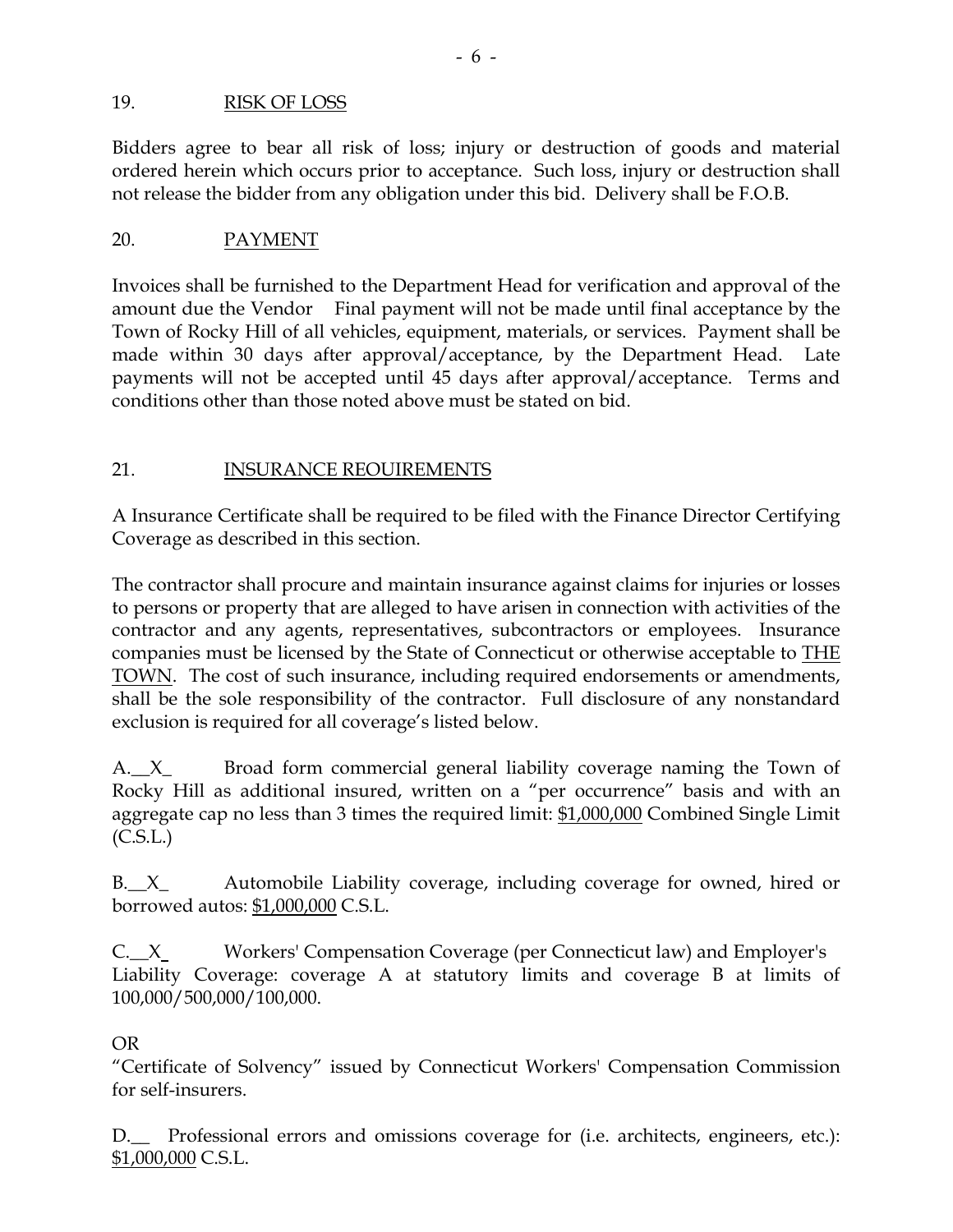If Contractor/Vendor is underwritten on a claims-made basis, the retroactive date shall be prior to or coincident with the date of this Contract/Agreement, and the Certificate of Insurance shall state that the coverage is claims-made and also the retroactive date, if any. The contractor shall maintain coverage for the duration of the contract and for two years following the completion of the contract.

It is further agreed that the contractor shall provide the Town a thirty (30) day notice of cancellation, in advance of the retroactive date, and/or nonrenewal.

A Purchase Order for work shall not be issued until the Finance Director has received the required Insurance Certificate which names the Town as an additional insured.

# 22. EQUAL OPPORTUNITY - AFFIRMATIVE ACTION

Each bidder with ten (10) or more employees shall complete the Certification of Bidder which is included as part of these specifications. Bidders with less than ten (10) employees should indicate this on the Certification and return it with their bid.

A signature on the form certifies that the Bidder is declaring that it does not discriminate on the basis of race, color, sex, national origin, age or disability, etc. per State and Federal Statues.

# 23. PREVAILING WAGES (not applicable)

If this is a construction project, this contract may be subject to Connecticut General Statutes Sect. 31-53, as amended. Generally, the statute applies to new construction projects totaling \$400,000 and over, and repair or rehabilitation projects totaling \$100,000 and over. The statute imposed certain wage requirements and reporting requirements on contractors and subcontractors, and carries serious penalties for violation of the law. The Town will provide the contractor with the current prevailing wage schedule. As stated in the statute the contractor will provide the Town with time records and certified payrolls of their employees and their subcontractors' employees who work on the project. For additional information refer to www.ctdol.state.ct.us.

# 24. NON-COLLUSIVE STATEMENT

All Bidders shall be required to provide a signed non-collusive statement with the bid on the form provided

# 25. FUNDING

Some or the entire contract may be funded by state, federal or other grant programs. The bidder is advised that such funding programs may include contractual provisions binding on contractors and which may, for example, require audits or certifications under oath that the contractor has not been debarred, suspended or excluded from any publicly funded project or programs.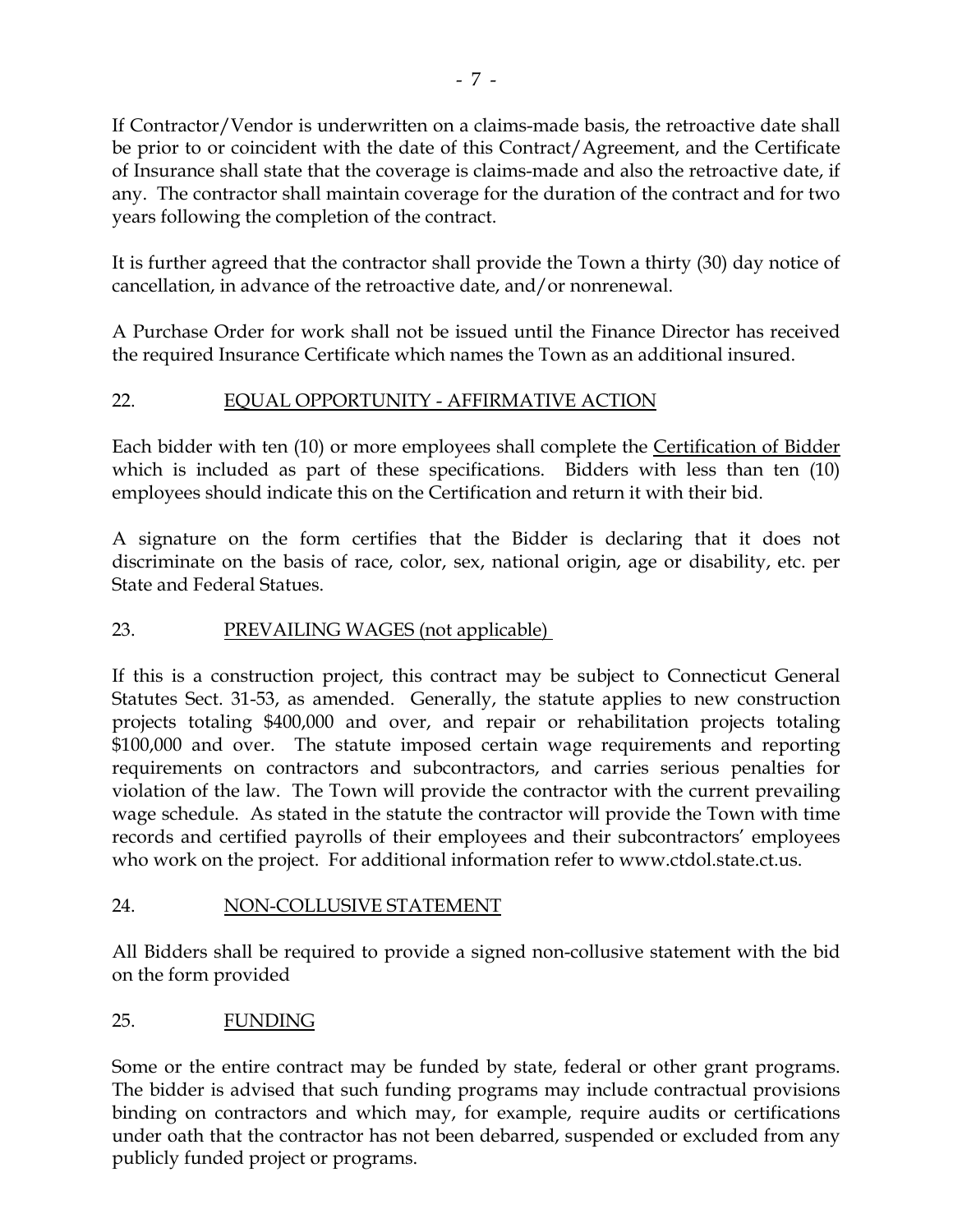A contract shall be deemed executory only to the extent that appropriations are available to each agency for specified purchases. The Town's extended obligation on these contracts, which envision extended funding, through successive fiscal periods shall be contingent upon actual appropriations for the following fiscal year.

# 26. PERFORMANCE BOND (not applicable)

If this is a construction project or a bid for services over \$50,000 then the contractor will be required to submit a Performance Bond amounting to one hundred percent of the total amount of the bid. The contractor, when awarded the bid must submit within 10 days of the bid award, and before beginning the work or signing a contract, the Performance Bond. The Performance Bond shall be made out in favor of the Town of Rocky Hill and executed by a surety company authorized to do business in the State of Connecticut. The Performance Bond may be furnished in the following manner: Performance Bond, Surety Bond or Certified Bank Check. The Performance Bond will be required as security by the successful bidder for faithful performance of his/her contract.

# 27. GRATUITIES

The Town may, by written notice to the contractor, cancel the contract if it is found that gratuities, in the form of entertainment, gifts or otherwise, were offered or given by the Contractor or any agent or representative of the Contractor, to any officer or employee of the Town, amending, or the making of any determinations with respect to the performing of such contract. In the event the Town pursuant to this provision cancels this contract, the Town shall be entitled, in addition to any other rights and remedies, to recover or withhold from the contractor the amount of the gratuity.

### 28. ENVIRONMENTAL CERTIFICATIONS (not applicable)

If the contract entails any exposure to a regulated material including but not limited to asbestos or lead, the bidder certifies that it and each of its subcontractors and their workers will be certified and trained under all OSHA and other relevant regulations for such work.

# 29. OSHA/FEDERAL REGULATIONS

Contractors are responsible to meet all OSHA/Federal requirements including but not limited to hearing protection, Hazardous material regulations, blood borne pathogen regulations, breathing apparatus regulations, confined space entry regulations, drug and alcohol testing for CDL drivers, etc.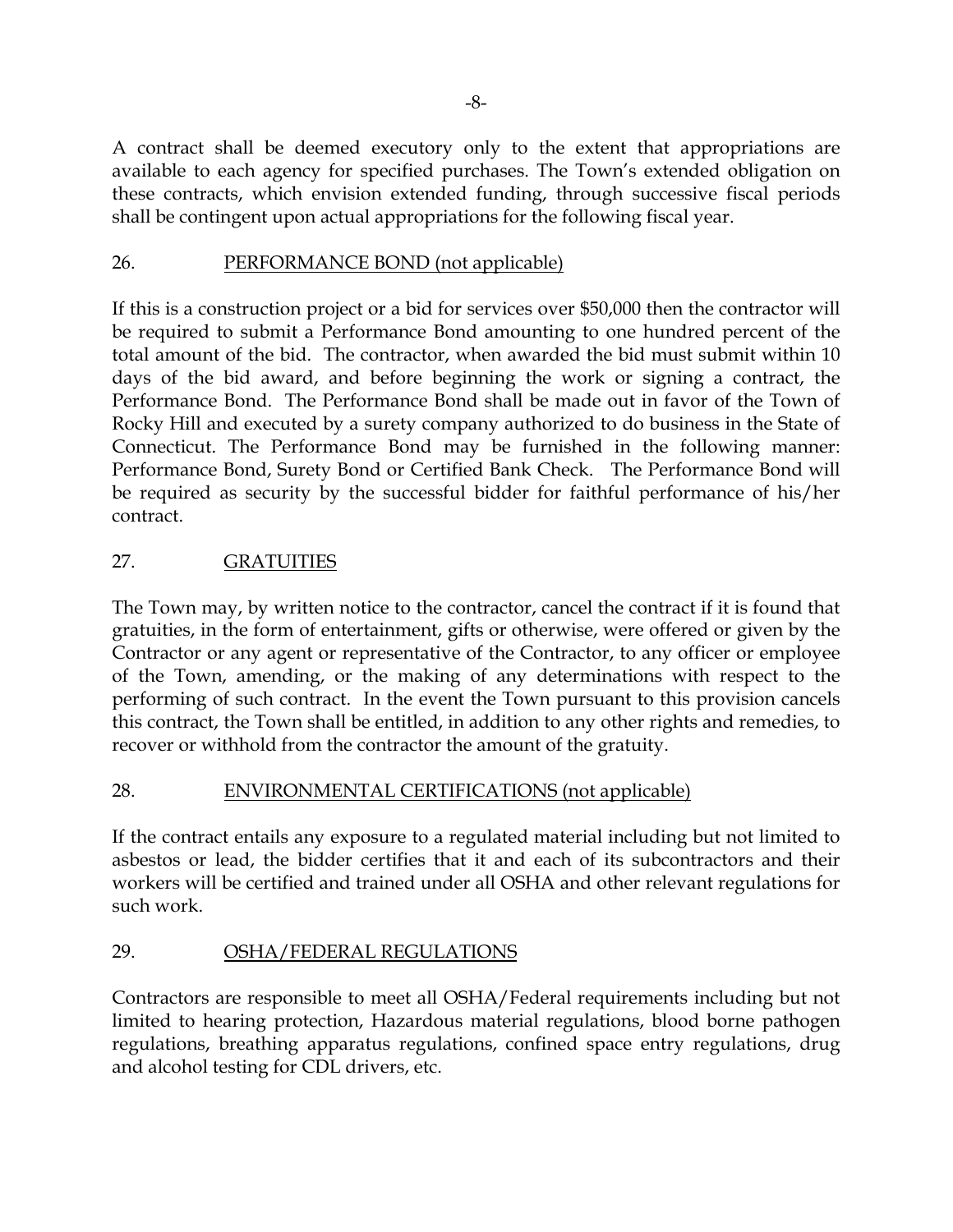#### 30. Preferential Bidding Process for the Town of Rocky Hill

The Town Council of the Town of Rocky Hill adopted the following Ordinance:

- 9 -

A. For the purpose of this section, "local-based businesses" means businesses with a principle place of business located within the Town of Rocky Hill and "statebased businesses" mean businesses with a principle place of business located within the State of Connecticut. Both "local-based" and "state-based' businesses have to meet all of the requirements of the specific bid for such contractor. A business shall not be considered a local- or state-based business unless satisfactory evidence has been produced to the Town Manager whereby the business establishes that it owns real property which has its principal place of business and pays taxes on real and personal property to the Town of Rocky Hill or another municipality within the State of Connecticut.

Such evidence may include proof of ownership of real estate by copy of deed and copies of paid taxes bills for real and personal property. The personal property shall by used for the business in the performance of the bid.

- B. For the purpose of this section, "project" shall mean all projects put out for bid by the Town of Rocky Hill which are \$10,000 or more, and the lowest qualified bidder shall be determined in the following manner:
	- 1. Any local-based bidder which has submitted a bid of no more than 5 percent higher than the low bid, when such bid is between \$10,000 and \$500,000, provided such local-based bidder agrees to accept the award of the bid in the amount of the low bid. If more than one local-based bidder has submitted a bid of no more than 5 percent higher than the low bid and has agreed to accept the award at the amount of the low bid, the lowest [responsible] bidder shall be that one of such responsible localbased bidders which has submitted the lowest bid. If no local-based bidder has submitted such a bid, then the same condition and procedures shall apply to state-based bidders.
	- 2. Any local-based bidder which has submitted a bid of no more than 3.5 percent higher than the low bid, when such bid is between \$500,000 and \$1,000,000, provided such local-based bidder agrees to accept the award of the bid in the amount of the low bid. If more than one local-based bidder has submitted a bid of no more than 3.5 percent higher than the low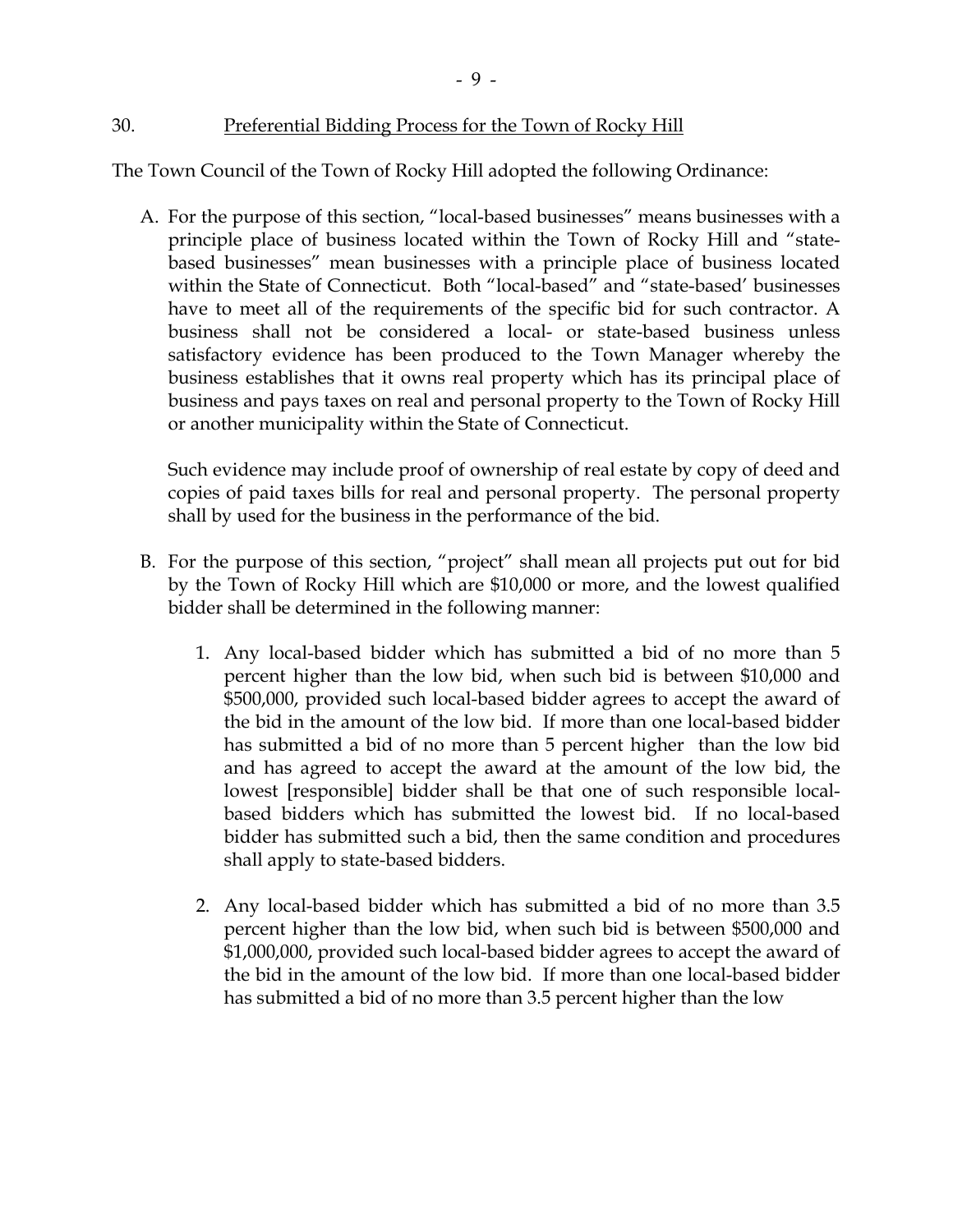bid and has agreed to accept the award at the amount of the low bid, the lowest responsible bidder shall be that one of such responsible local-based submitted such a bid, then the same condition and procedures shall apply to state-based bidders.

- 3. Any local-based bidder which has submitted a bid of no more than 2 percent higher than the low bid, when such bid is over \$1,000,000, provided such local-based bidder agrees to accept the award of the bid in the amount of the low bid. If more than one local-based bidder has submitted a bid of no more than 2 percent higher than the low bid and has agreed to accept the award at the amount of the low bid, the lowest responsible bidder shall be that one of such responsible local-based bidders which has submitted the lowest bid. If no local-based bidder has submitted such a bid, then the same condition and procedures shall apply to state-based bidders.
- C. The provisions of this section shall not apply to any projects which prohibit preferential bidding procedures which may include but may not be limited to state and federally funded projects.

# 31. Waste Associated With Natural Gas and Oil Extraction (**N/A)**

The Town Council of the Town of Rocky Hill adopted the following Ordinance (Chapter 240):

a) All bids and contracts related to the retention of services to construct or maintain any publicly owned and/or maintained road or real property within the Town shall include a provision stating that no materials containing natural gas or oil waste shall be utilized in providing such a service.

b) All bids and contracts related to the purchase or acquisition of materials to be used to construct or maintain any publicly owned and/or maintained road or real property within the Town shall include a provision stating that no materials containing natural gas or oil waste shall be provided to the Town.

c) The following statement, which shall be a sworn statement under penalty of perjury, shall be included in all bids related to the purchase or acquisition of materials to be used to construct or maintain any publicly owned and/or maintained road or real property within the Town and all bids related to the retention of services to construct or maintain any publicly owned and/or maintained road or real property within the Town:

*We \_\_\_\_\_\_\_\_ hereby submit a bid for materials, equipment and/or labor for the Town. The bid is for bid documents titled \_\_\_\_\_\_\_\_\_. We hereby certify under penalty of perjury that no natural gas waste or oil waste will be used by the undersigned bidder or any contractor, sub-contractor, agent or vendor agent in connection with the bid; nor will the undersigned bidder or any sub-contractor, agent or vendor agent thereof apply any natural gas waste or oil waste to any road or real property within the Town as a result of the submittal of this bid if selected."*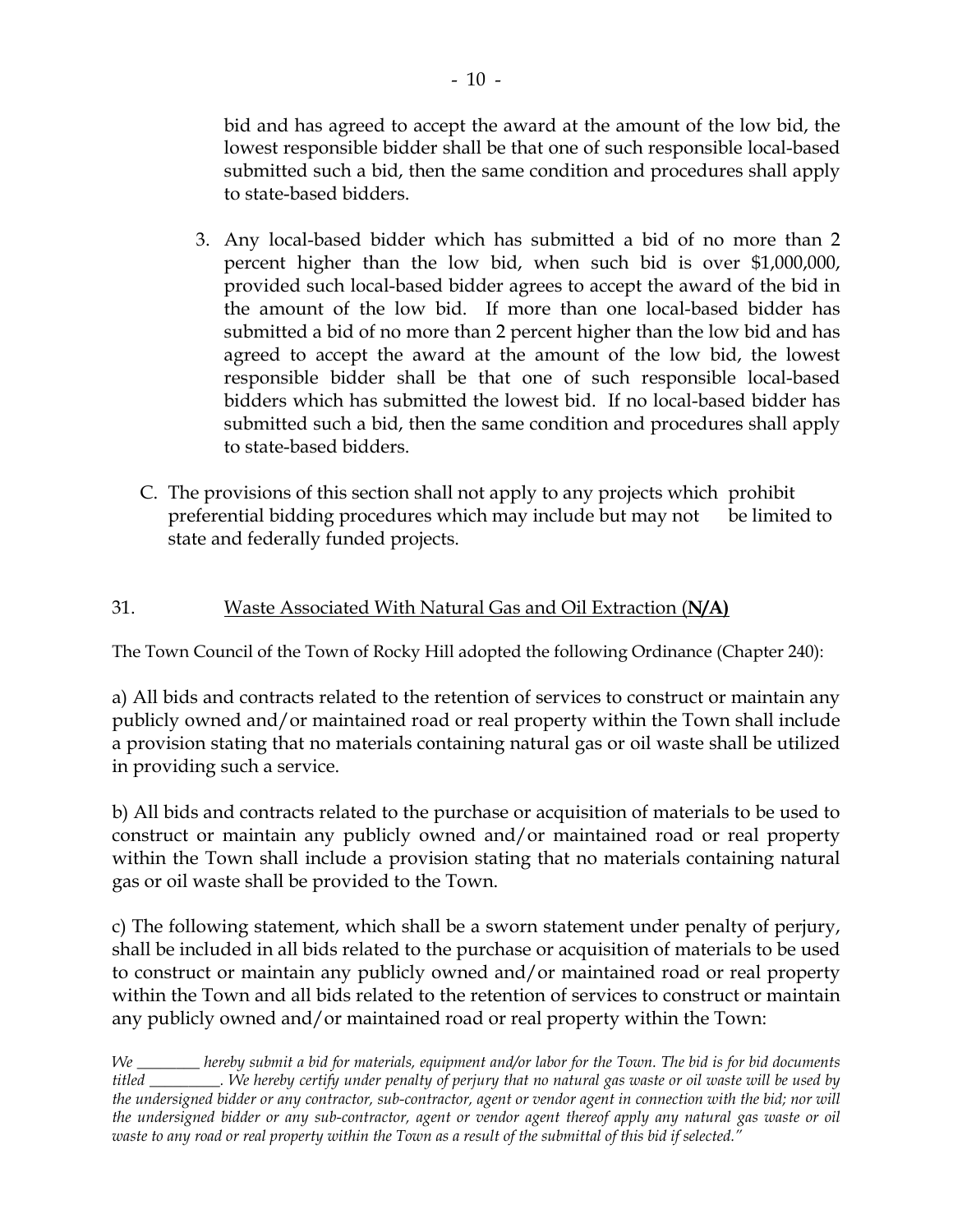#### TECHNICAL SPECIFICATIONS

#### TOWN OF ROCKY HILL, CONNECTICUT MAINTENANCE SERVICES FOR THE CENTER CEMETERY

All bidders shall observe the following instructions and specifications.

#### GENERAL INFORMATION & REQUIREMENTS

The Town of Rocky Hill is interested in receiving a bid for maintenance/lawn services for the Center Cemetery located between Main St., Pratt St., and Dividend Road. The bid will require the contractor to provide all equipment, labor, materials and supplies to mow, cut, and trim grass at the Center Cemetery. In total, approximately 18-22 mows are expected on a yearly basis depending on seasonal weather conditions including a spring cleanup and fall cleanup. All litter and debris will be picked up and disposed offsite prior to each mowing and the grounds kept in a clean and presentable condition. The east and west slope areas will be cut on a bi-monthly or as-needed basis, which should be indicated on a submitted invoice. These sloped areas will be cut with a string trimmer and/or brush cutter attachment at the discretion of the Town of Rocky Hill. A spring and fall cleanup of all leaves, debris and litter should also be included in the bid and indicated as such on an invoice. The general date of completion for spring cleanup should be April 1<sup>st</sup> of the calendar, subject to weather. The general date of completion for fall cleanup should be the third week of November, subject to weather. The bid will have 5 components.

- 1. Maintenance of the old section.
- 2. Maintenance of the new section.
- 3. Maintenance of slopes on east and west sides of cemetery (per occurrence).
- 4. Spring cleanup.
- 5. Fall cleanup.

Center Cemetery has many headstones and monuments, some that are old and valuable. The contractor will be financially responsible for any damages done to these headstones and monuments by the contractor's mowers and trimmers. Damages done to these headstones and monuments can result in the loss of the Center Cemetery maintenance/lawn services contract with the Town of Rocky Hill.

The Town of Rocky Hill will make periodic inspections of the Cemetery to verify the condition of the grounds and make recommendations for improvements if necessary. The Town also reserves the right to inspect the equipment used and to direct the contractor to perform the work during certain times of the week. This provision is necessary in order to avoid any conflicts with site prep for burials or burial ceremonies. No weekend or night mowing will be allowed, except with the Director's approval.

The contract period will be for approximately twelve (12) months beginning April 1, 2022 through March 31, 2023. At the discretion of the Town of Rocky Hill, they reserve the right to extend the one (1) year contract to a two (2) year option.

Please list three references, which reflect similar type of work by your firm. It is preferred but not necessary for firms to have at least 3 years of cemetery work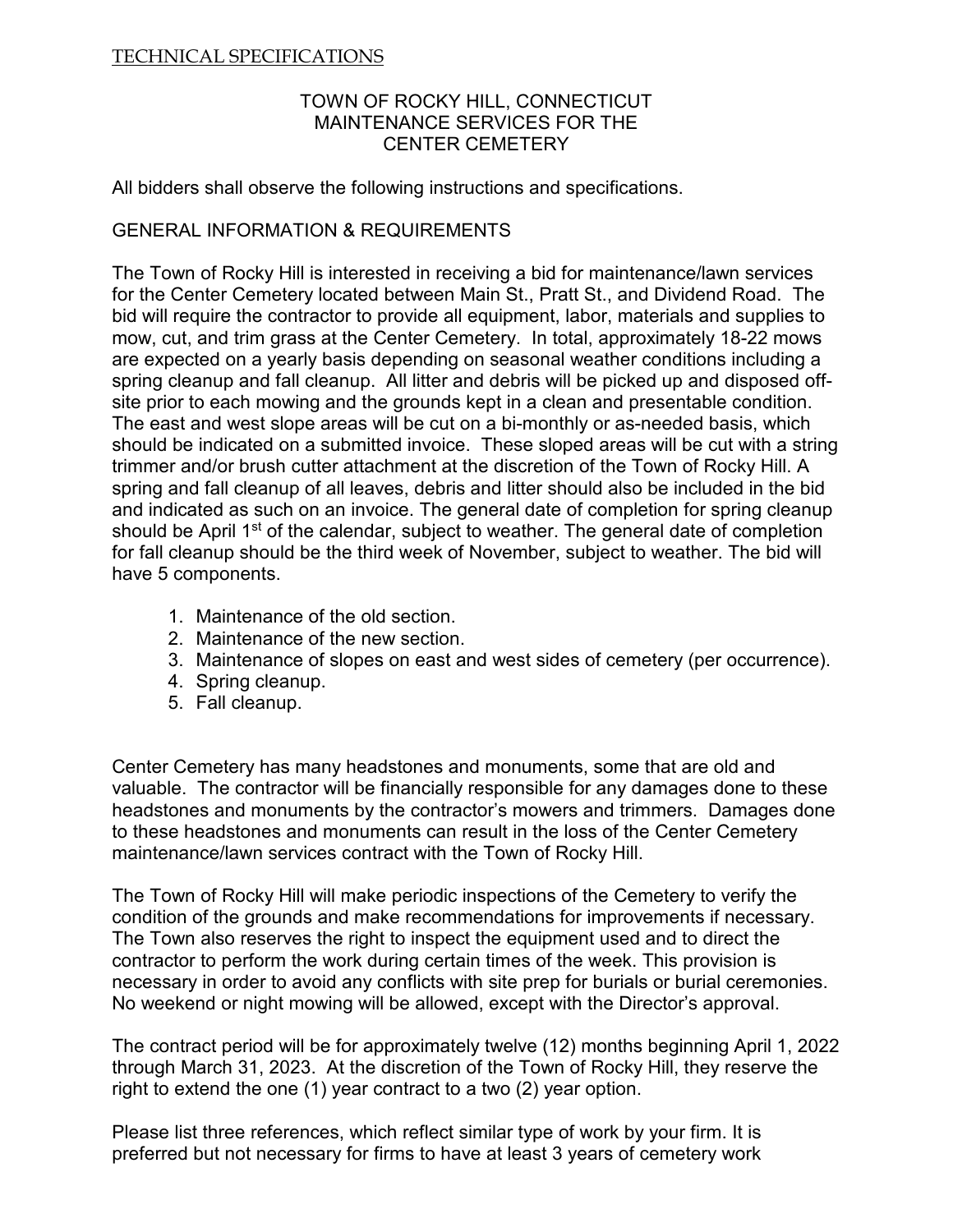experience to be eligible to bid. Please list if firm has less than three years of experience as an exception to the bid specifications.

Please list numbers and type of equipment available to perform this contract.

Contractors should visit Center Cemetery to insure understanding of said project. In addition, a non-mandatory pre-bid walkthrough will take place on January 24, 2022 at 11:00 am at Center Cemetery. For any additional technical questions, please contact: Craig Bowman, Director of Parks & Recreation, 860-258-2772.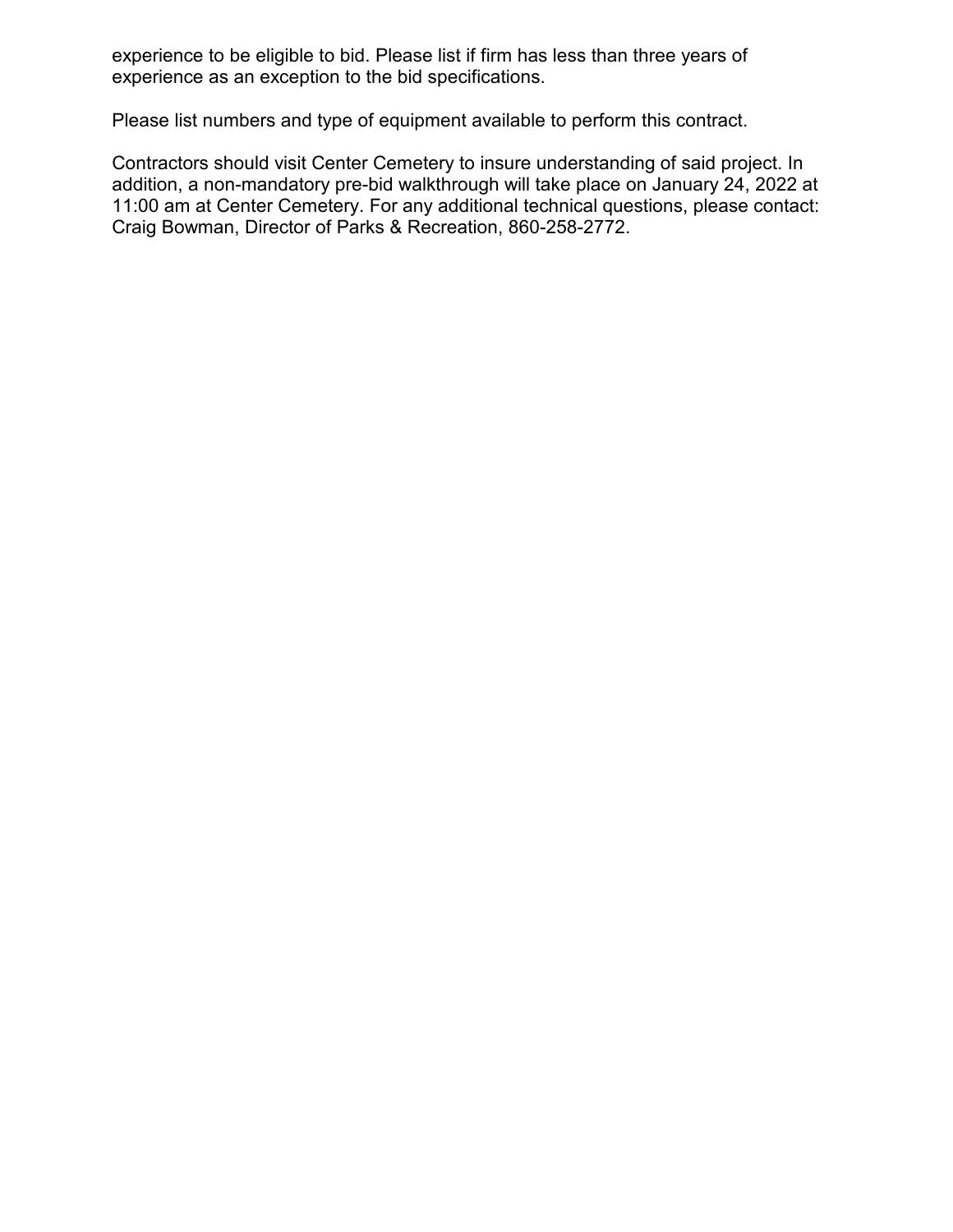### **TOWN OF ROCKY HILL**

# **AFFIRMATIVE ACTION STATEMENT CERTIFICATION OF BIDDER**

Concerning Equal Employment Opportunities and/or Affirmative Action Policy

The bidder certificates that it:

1) Is in compliance with the equal opportunity clause as set forth in the Connecticut Sate Law.

- 2) Does not maintain segregated facilities.
- 3) Has filed required employer's information reports.
- 4) Lists job openings with Federal and State Employment Services.
- 5) It is in compliance with the American with Disabilities Act.

Check Appropriate One:

\_\_\_\_\_Yes/bidder certifies to having an Affirmative Action Program. \_\_\_\_\_Not applicable/bidder employs 10 or less people.

Bidder-Company Name

 $\overline{\phantom{a}}$  , where  $\overline{\phantom{a}}$  , where  $\overline{\phantom{a}}$  ,  $\overline{\phantom{a}}$  ,  $\overline{\phantom{a}}$  ,  $\overline{\phantom{a}}$  ,  $\overline{\phantom{a}}$  ,  $\overline{\phantom{a}}$  ,  $\overline{\phantom{a}}$  ,  $\overline{\phantom{a}}$  ,  $\overline{\phantom{a}}$  ,  $\overline{\phantom{a}}$  ,  $\overline{\phantom{a}}$  ,  $\overline{\phantom{a}}$  ,  $\overline{\phantom{a}}$  , Date

 $\overline{\phantom{a}}$  , where  $\overline{\phantom{a}}$  , where  $\overline{\phantom{a}}$  ,  $\overline{\phantom{a}}$  ,  $\overline{\phantom{a}}$  ,  $\overline{\phantom{a}}$  ,  $\overline{\phantom{a}}$  ,  $\overline{\phantom{a}}$  ,  $\overline{\phantom{a}}$  ,  $\overline{\phantom{a}}$  ,  $\overline{\phantom{a}}$  ,  $\overline{\phantom{a}}$  ,  $\overline{\phantom{a}}$  ,  $\overline{\phantom{a}}$  ,  $\overline{\phantom{a}}$  ,

 $\overline{\phantom{a}}$  , where  $\overline{\phantom{a}}$  , where  $\overline{\phantom{a}}$  ,  $\overline{\phantom{a}}$  ,  $\overline{\phantom{a}}$  ,  $\overline{\phantom{a}}$  ,  $\overline{\phantom{a}}$  ,  $\overline{\phantom{a}}$  ,  $\overline{\phantom{a}}$  ,  $\overline{\phantom{a}}$  ,  $\overline{\phantom{a}}$  ,  $\overline{\phantom{a}}$  ,  $\overline{\phantom{a}}$  ,  $\overline{\phantom{a}}$  ,  $\overline{\phantom{a}}$  ,

 $\overline{\phantom{a}}$  , where  $\overline{\phantom{a}}$  , where  $\overline{\phantom{a}}$  ,  $\overline{\phantom{a}}$  ,  $\overline{\phantom{a}}$  ,  $\overline{\phantom{a}}$  ,  $\overline{\phantom{a}}$  ,  $\overline{\phantom{a}}$  ,  $\overline{\phantom{a}}$  ,  $\overline{\phantom{a}}$  ,  $\overline{\phantom{a}}$  ,  $\overline{\phantom{a}}$  ,  $\overline{\phantom{a}}$  ,  $\overline{\phantom{a}}$  ,  $\overline{\phantom{a}}$  ,

Name & Title (Printed)

Signature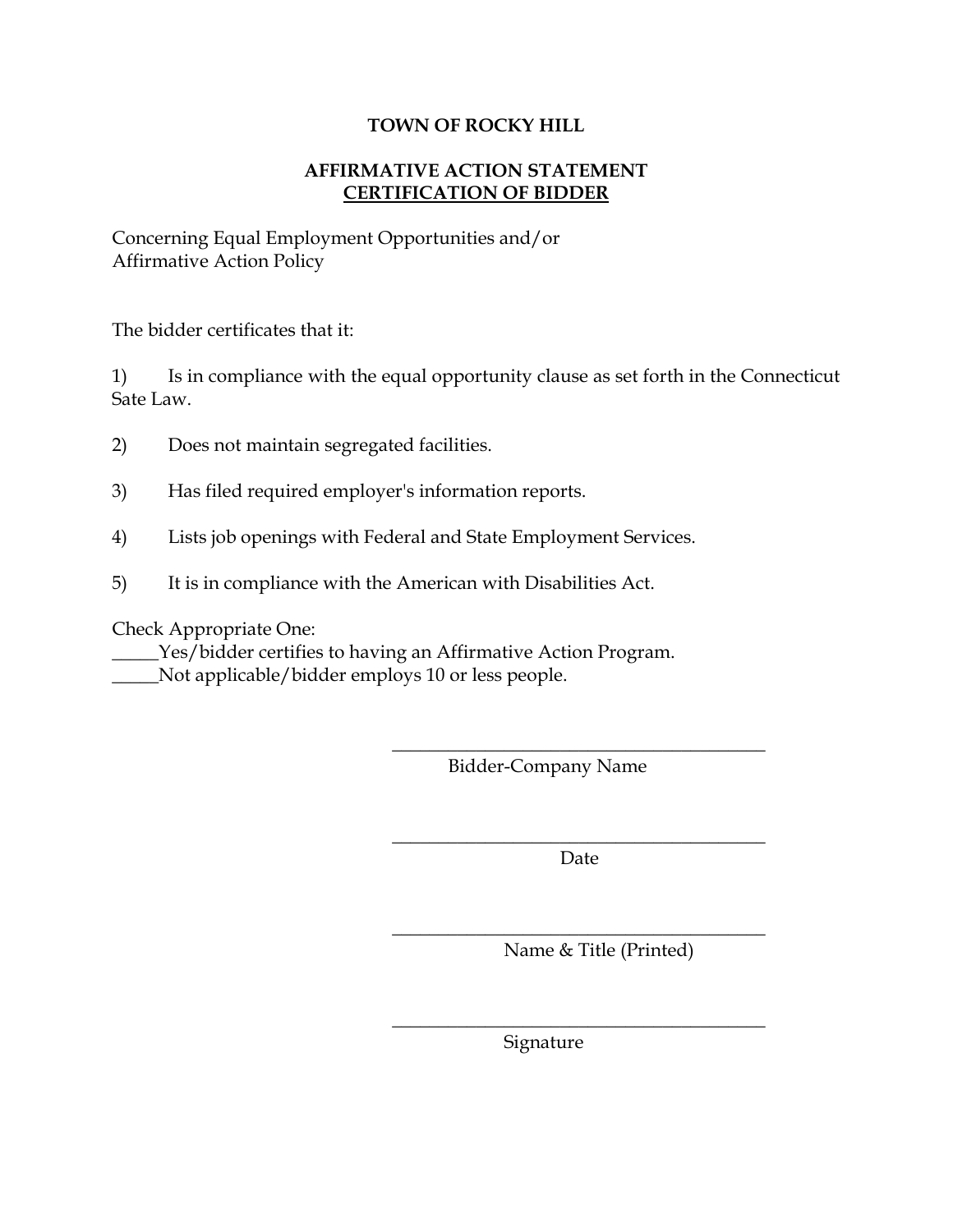# **TOWN OF ROCKY HILL**

#### **NON-COLLUSIVE STATEMENT**

 $Bid$  for:

The undersigned bidder, having fully informed themselves regarding the accuracy of the statements made herein certifies that:

- a. The bid has been arrived at by the bidder independently and has been submitted without collusion with, and without any agreement, understanding, or planned common course of action with any other vendor of materials, supplies, equipment or services described in the invitation to bid designed to limit independent bidding or competition, and;
- b. The bidder has not communicated the contents of the bid to its employees or agents to any person not an employee or agent of the bidder or its surety on any bond furnished with the bid, and will not be communicated to any such person prior to the official opening of the bid.

The undersigned bidder further certifies that this statement is executed for the purposed of inducing the Town of Rocky Hill to consider the bid and make an award in accordance therewith.

|                         | Please complete & sign |
|-------------------------|------------------------|
| Legal Name of Bidder    |                        |
|                         |                        |
| <b>Business Address</b> |                        |
|                         |                        |
| Name & Title of         |                        |
| Authorize agent         |                        |
| Signature               |                        |
|                         |                        |
| Date                    |                        |
| Phone # $&$ Fax #       |                        |
|                         |                        |